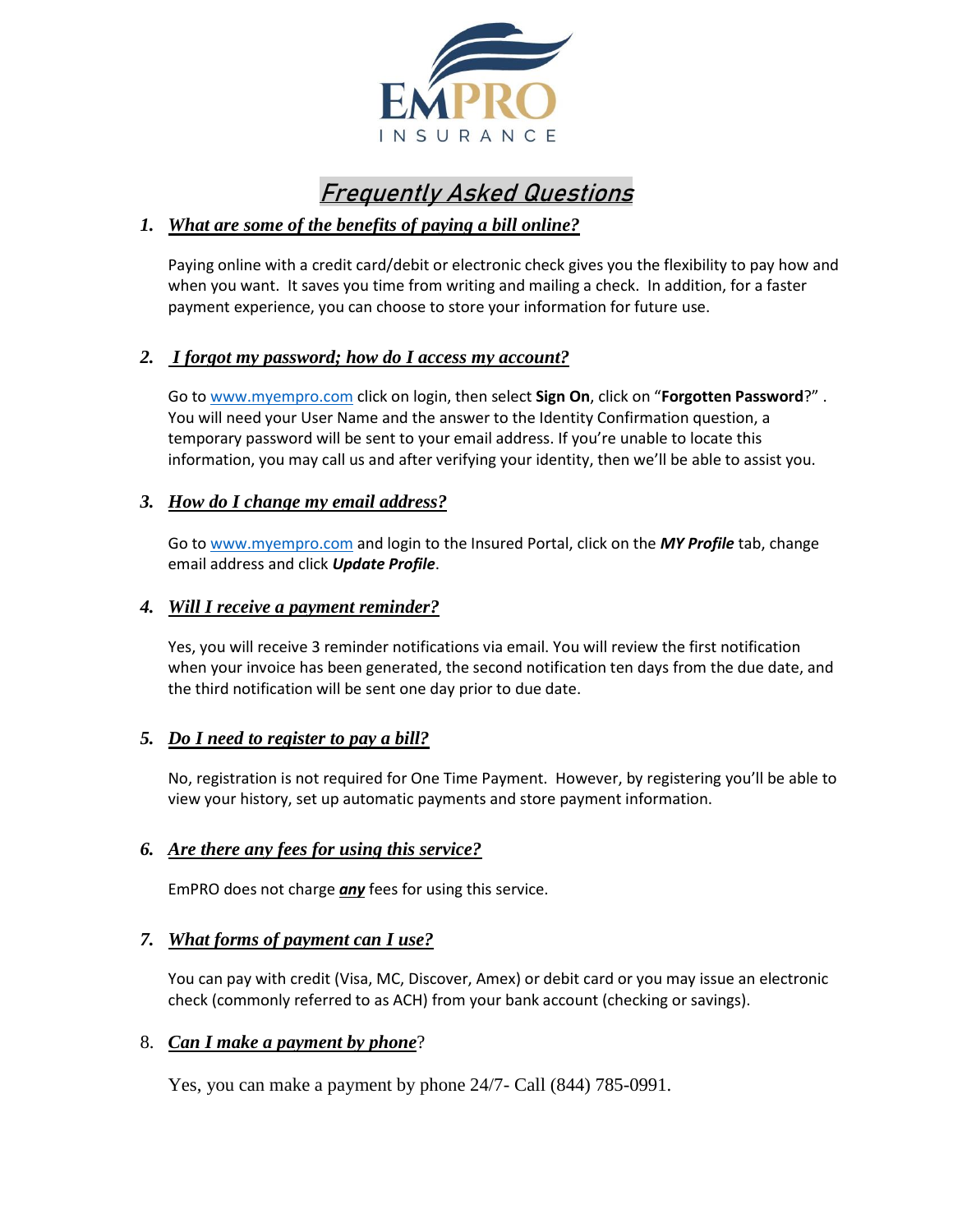## *9. Will I receive a confirmation email that my bill has been paid?*

Yes, you will receive a confirmation email.

## *10. How long does it take for online payments to process?*

Credit card transactions are authorized immediately and typically take 48 hours to settle. ACH transaction typically take 48-72 hours to settle.

#### *11. How can I tell if my payment has been posted?*

Simply login to your account and select View paid or Closed Invoices.

#### *12. What is AutoPay?*

AutoPay is a convenient option in which bills will be paid automatically each billing cycle on their dates using your default credit card or bank account. Login to your account and click on AutoPay to enroll.

#### *13. Can I cancel AutoPay?*

Yes, simply login to your account and click on AutoPay. Next select Edit, change the status to "No, I do not want AutoPay" and save.

# *14. I'm signed up for AutoPay but do not see anything showing under "Upcoming Scheduled Payments."*

The AutoPay date will not appear on the home page under Upcoming Scheduled Payments. However, when on the scheduled Payments page, AutoPay will show.

#### *15. What are scheduled payments?*

Scheduled payments are individual payments that are scheduled for a specific date prior to the bill due date. The date of a scheduled payment can be changed as long as it is adjusted before the date scheduled.

#### *16. What is the difference between AutoPay and a scheduled payment?*

AutoPay is an automated process which pays your balance in full each billing cycle on the due date. Scheduled payments are manually entered by you for your date you choose.